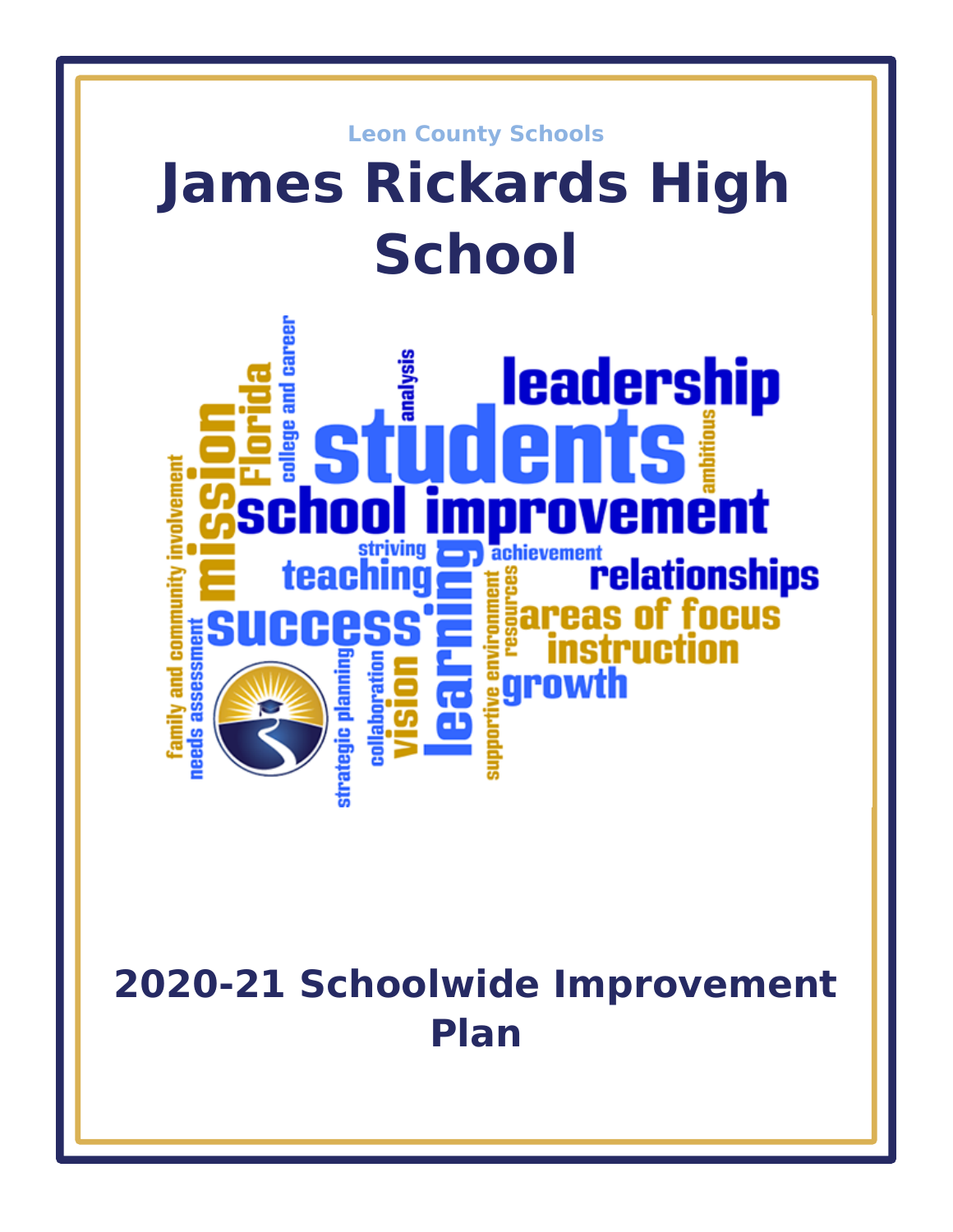# **Table of Contents**

| <b>School Demographics</b>                | 3  |
|-------------------------------------------|----|
| <b>Purpose and Outline of the SIP</b>     | 4  |
| <b>School Information</b>                 | 5  |
| <b>Needs Assessment</b>                   | 8  |
| <b>Planning for Improvement</b>           | 13 |
| <b>Positive Culture &amp; Environment</b> | 13 |
| <b>Budget to Support Goals</b>            | 14 |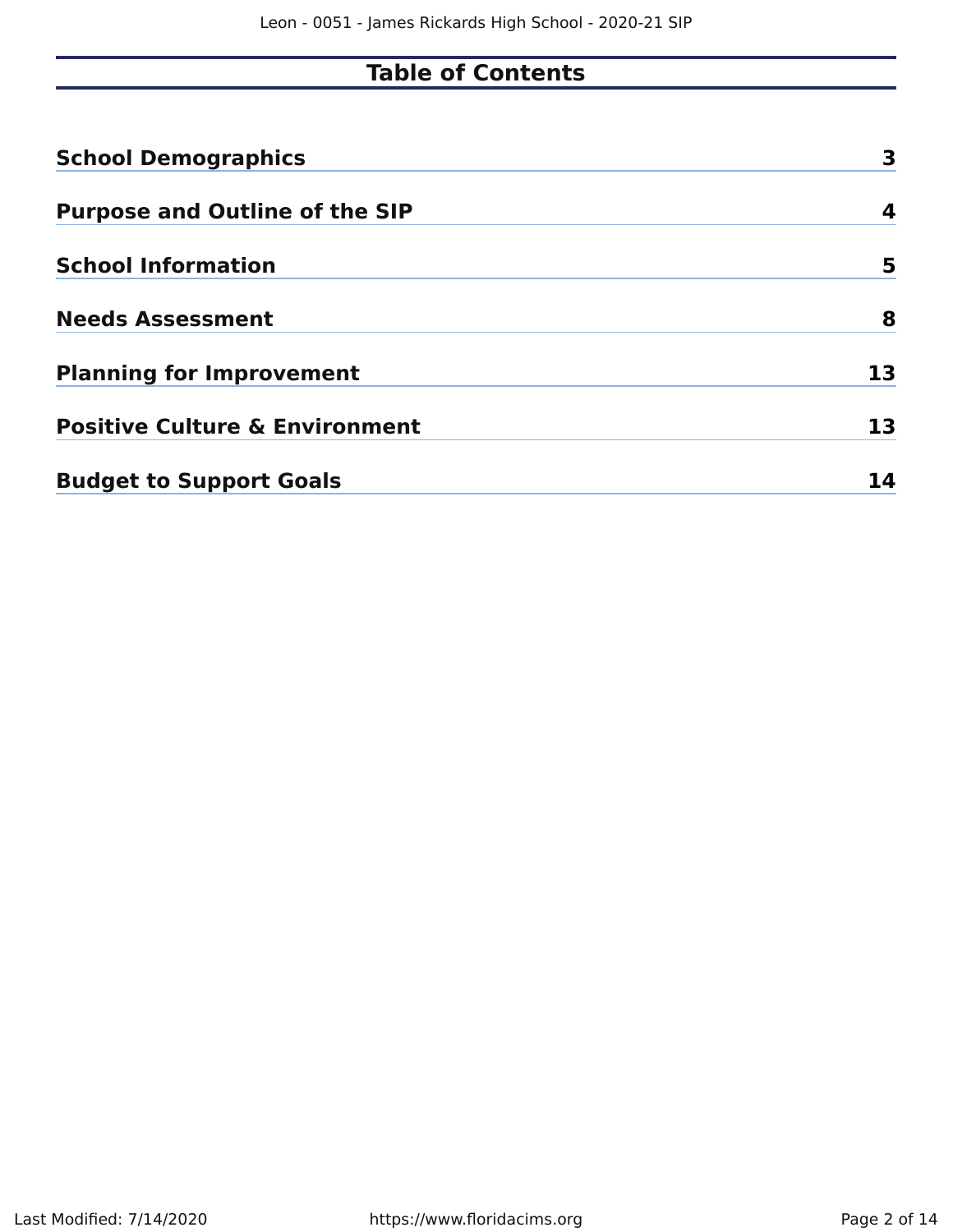Leon - 0051 - James Rickards High School - 2020-21 SIP

# **James Rickards High School**

3013 JIM LEE RD, Tallahassee, FL 32301

https://www.leonschools.net/rickards

<span id="page-2-0"></span>**Demographics**

# **Principal: Doug Cook** Start Date for this Principal: 7/1/2012

| <b>2019-20 Status</b><br>(per MSID File)                                                                                            | Active                         |
|-------------------------------------------------------------------------------------------------------------------------------------|--------------------------------|
| <b>School Type and Grades Served</b><br>(per MSID File)                                                                             | <b>High School</b><br>$9 - 12$ |
| <b>Primary Service Type</b><br>(per MSID File)                                                                                      | K-12 General Education         |
| 2018-19 Title I School                                                                                                              | Yes                            |
| 2018-19 Economically<br><b>Disadvantaged (FRL) Rate</b><br>(as reported on Survey 3)                                                | 100%                           |
| 2018-19 ESSA Subgroups Represented<br>(subgroups with 10 or more students)<br>(subgroups in orange are below the federal threshold) |                                |
|                                                                                                                                     | 2018-19: B $(55%)$             |
|                                                                                                                                     | 2017-18: C (49%)               |
| <b>School Grades History</b>                                                                                                        | 2016-17: C (52%)               |
|                                                                                                                                     | 2015-16: D (37%)               |
| 2019-20 School Improvement (SI) Information*                                                                                        |                                |
| <b>SI Region</b>                                                                                                                    | Northwest                      |
| <b>Regional Executive Director</b>                                                                                                  | <b>Jeff Sewell</b>             |
| <b>Turnaround Option/Cycle</b>                                                                                                      |                                |
| Year                                                                                                                                |                                |
| <b>Support Tier</b>                                                                                                                 | <b>NOT IN DA</b>               |
| <b>ESSA Status</b>                                                                                                                  |                                |
| * As defined under Rule 6A-1.099811, Florida Administrative Code. For more information, click<br><u>here</u> .                      |                                |

**School Board Approval**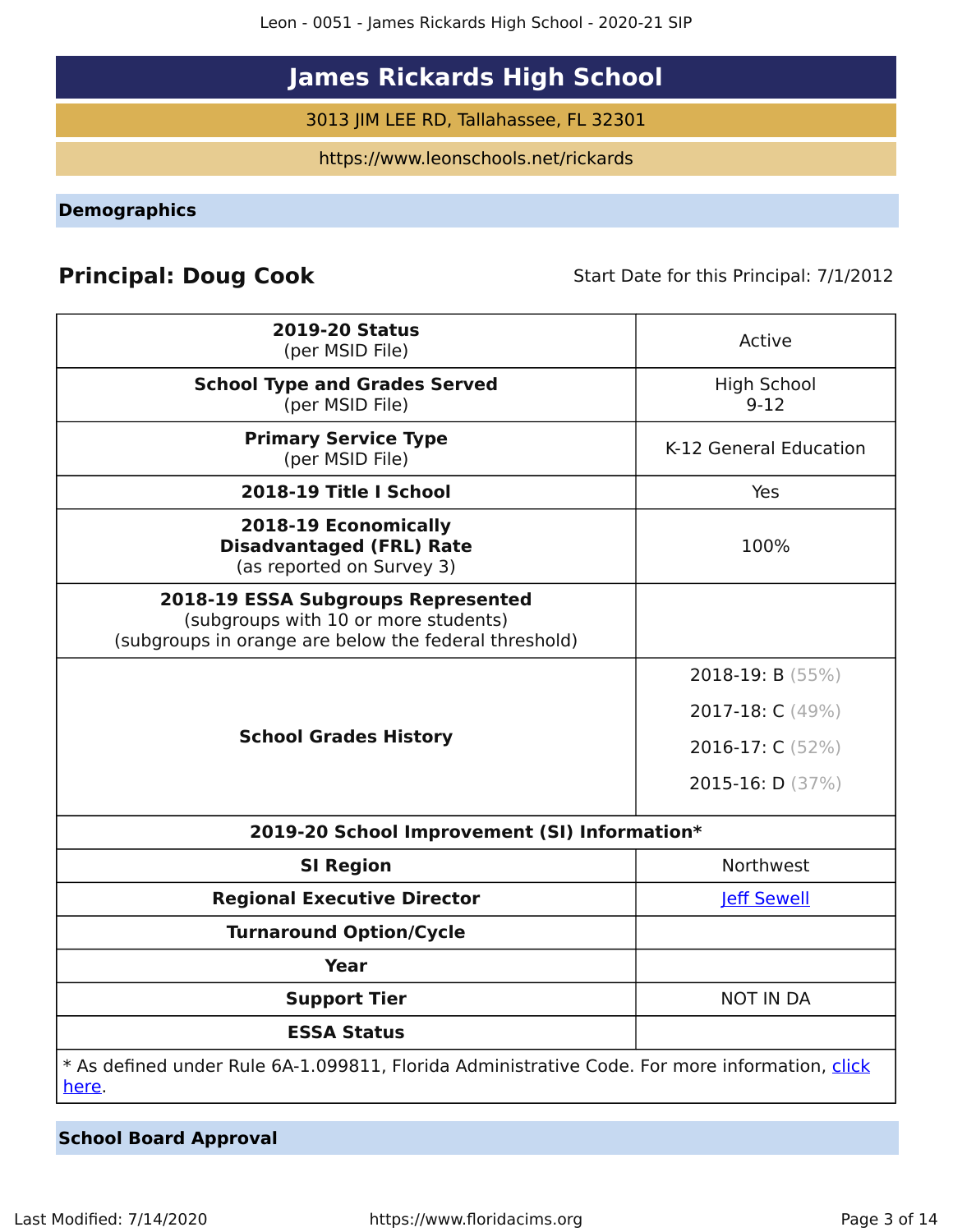This plan is pending approval by the Leon County School Board.

#### **SIP Authority**

Section 1001.42(18), Florida Statutes, requires district school boards to annually approve and require implementation of a Schoolwide Improvement Plan (SIP) for each school in the district that has a school grade of D or F. This plan is also a requirement for Targeted Support and Improvement (TS&I) and Comprehensive Support and Improvement (CS&I) schools pursuant to 1008.33 F.S. and the Every Student Succeeds Act (ESSA).

To be designated as TS&I, a school must have one or more ESSA subgroup(s) with a Federal Index below 41%. This plan shall be approved by the district. There are three ways a school can be designated as CS&I:

- 1. have a school grade of D or F
- 2. have a graduation rate of 67% or lower
- 3. have an overall Federal Index below 41%.

For these schools, the SIP shall be approved by the district as well as the Bureau of School Improvement.

The Florida Department of Education (FDOE) SIP template meets all statutory and rule requirements for traditional public schools and incorporates all components required for schools receiving Title I funds. This template is required by State Board of Education Rule 6A-1.099811, Florida Administrative Code, for all non-charter schools with a current grade of D or F, or a graduation rate 67% or less. Districts may opt to require a SIP using a template of its choosing for schools that do not fit the aforementioned conditions. This document was prepared by school and district leadership using the FDOE's school improvement planning web application located at [www.floridacims.org.](https://www.floridacims.org)

#### <span id="page-3-0"></span>**Purpose and Outline of the SIP**

The SIP is intended to be the primary artifact used by every school with stakeholders to review data, set goals, create an action plan and monitor progress. The Florida Department of Education encourages schools to use the SIP as a "living document" by continually updating, refining and using the plan to guide their work throughout the year. This printed version represents the SIP as of the "Date Modified" listed in the footer.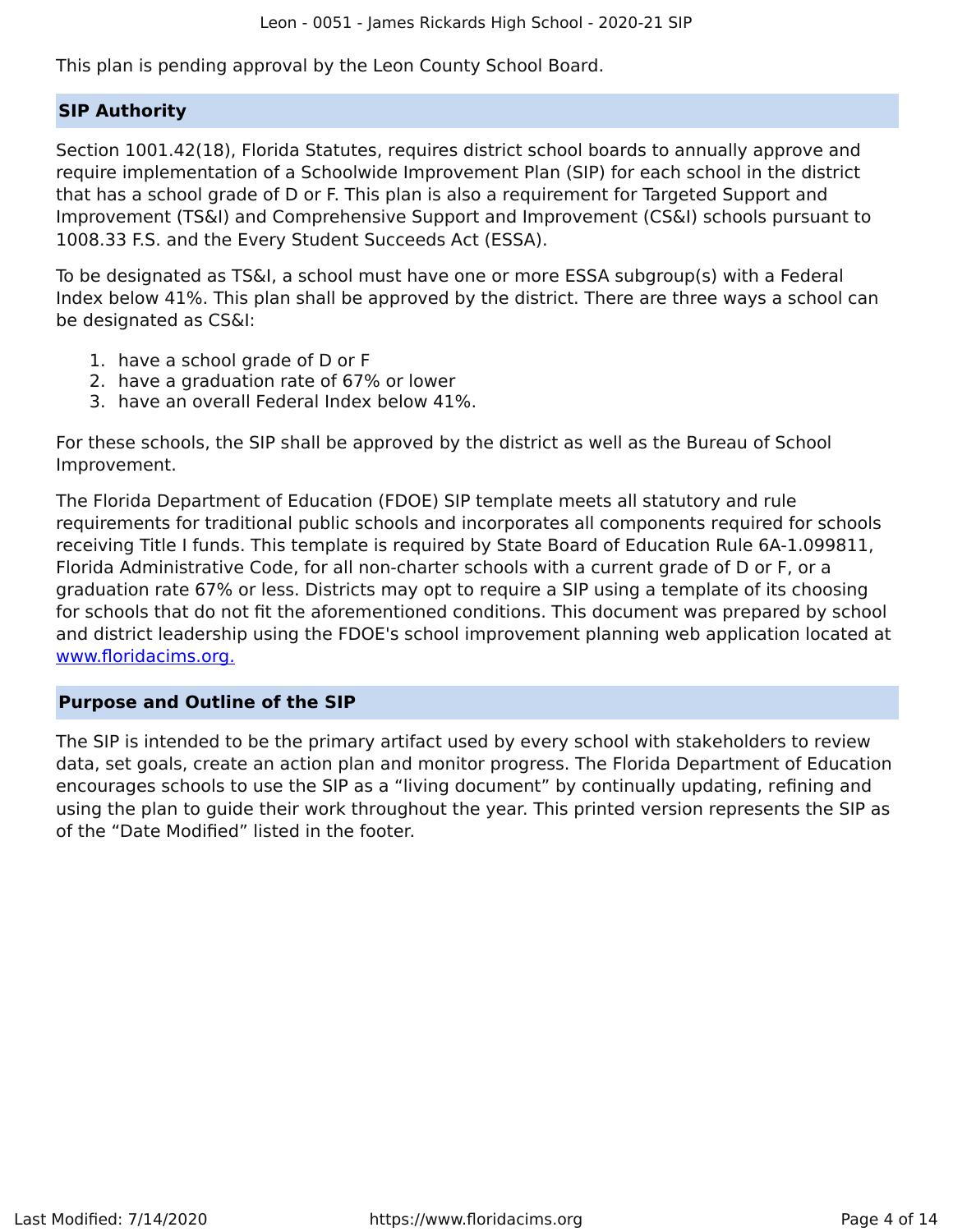# **Part I: School Information**

#### <span id="page-4-0"></span>**School Mission and Vision**

#### **Provide the school's mission statement**

The mission of James S. Rickards High School is to produce graduates with skills and competencies to succeed on local, state, national, and international levels and who are responsible, self-supporting, and productive members of our society.

#### **Provide the school's vision statement**

The vision for Rickards High School is to provide students with a caring, supportive learning environment that allows them to reach their maximum potential through quality programs, instruction and experiences.

#### **School Leadership Team**

#### **Membership**

Identify the name, email address, position title, and job duties/responsibilities for each member of the school leadership team.**:**

| <b>Name</b>     | <b>Title</b>               | <b>Job Duties and Responsibilities</b> |
|-----------------|----------------------------|----------------------------------------|
| Cook, Douglas   | Principal                  |                                        |
| Ansley, Zachary | <b>Assistant Principal</b> |                                        |
| Barnes, Deborah | <b>Assistant Principal</b> |                                        |
| Jones, Terraca  | <b>Guidance Counselor</b>  |                                        |
| Holmes, Richard | <b>Assistant Principal</b> |                                        |

#### **Demographic Information**

#### **Principal start date**

Sunday 7/1/2012, Doug Cook

**Number of teachers with a 2019 3-year aggregate or a 1-year Algebra state VAM rating of Highly Effective.** Note: For UniSIG Supplemental Teacher Allocation, teachers must have at least 10 student assessments. 2

**Number of teachers with a 2019 3-year aggregate or a 1-year Algebra state VAM rating of Effective.** Note: For UniSIG Supplemental Teacher Allocation, teachers must have at least 10 student assessments.

 $\mathcal{L}$ 

**Total number of teacher positions allocated to the school** 79

#### **Demographic Data**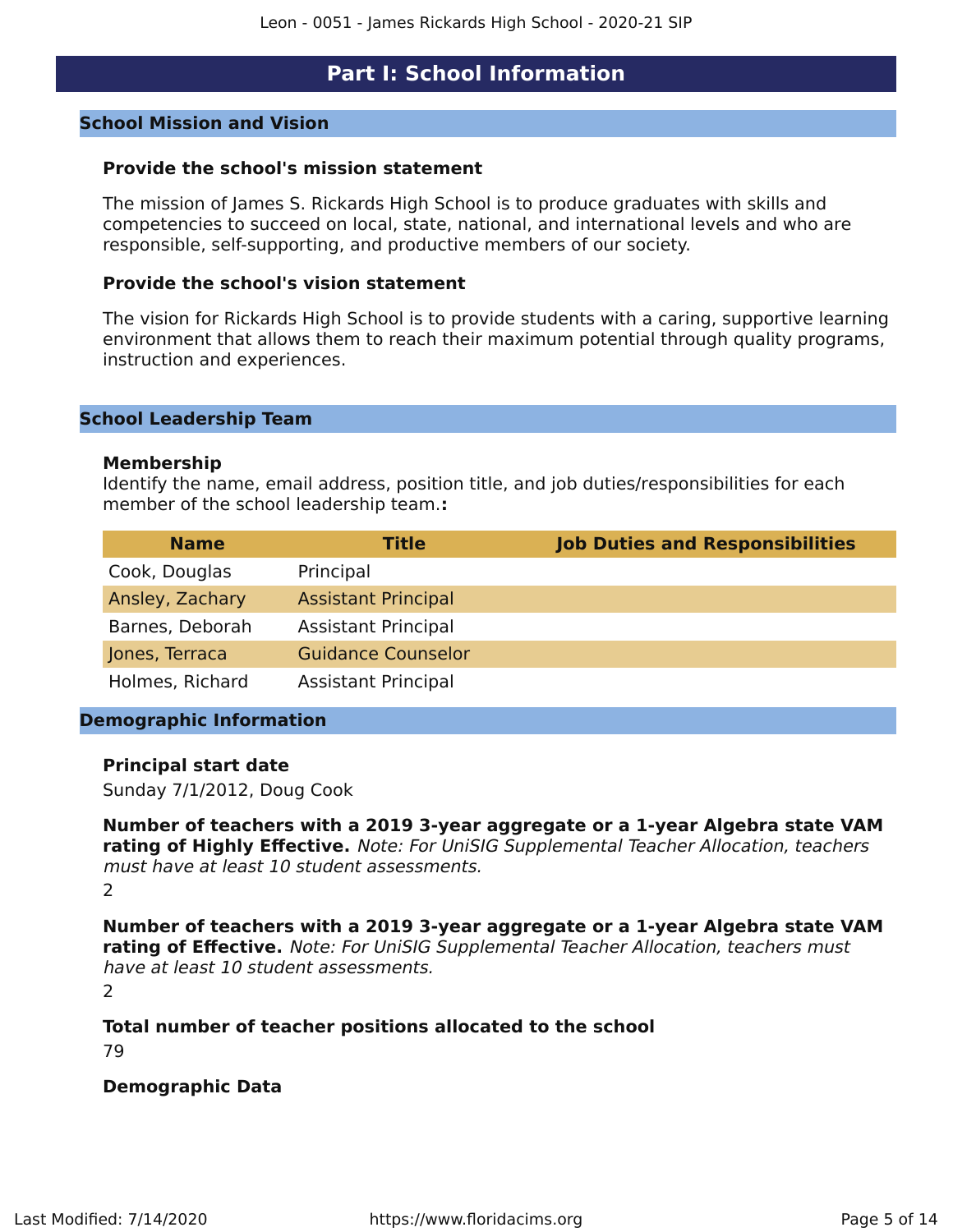| <b>2020-21 Status</b><br>(per MSID File)                                                                                                      | Active                                                                                                                                                                                                                                                                               |
|-----------------------------------------------------------------------------------------------------------------------------------------------|--------------------------------------------------------------------------------------------------------------------------------------------------------------------------------------------------------------------------------------------------------------------------------------|
| <b>School Type and Grades Served</b><br>(per MSID File)                                                                                       | High School<br>$9-12$                                                                                                                                                                                                                                                                |
| <b>Primary Service Type</b><br>(per MSID File)                                                                                                | K-12 General Education                                                                                                                                                                                                                                                               |
| 2018-19 Title I School                                                                                                                        | Yes                                                                                                                                                                                                                                                                                  |
| 2018-19 Economically<br><b>Disadvantaged (FRL) Rate</b><br>(as reported on Survey 3)                                                          | 100%                                                                                                                                                                                                                                                                                 |
| <b>2018-19 ESSA Subgroups Represented</b><br>(subgroups with 10 or more students)<br>(subgroups in orange are below the federal<br>threshold) | <b>Asian Students</b><br><b>Black/African American Students</b><br><b>Economically Disadvantaged</b><br><b>Students</b><br><b>English Language Learners</b><br><b>Hispanic Students</b><br><b>Multiracial Students</b><br><b>Students With Disabilities</b><br><b>White Students</b> |
| <b>School Grades History</b>                                                                                                                  | 2018-19: B $(55%)$<br>2017-18: $C(49%)$<br>2016-17: $C(52%)$<br>2015-16: $D(37%)$                                                                                                                                                                                                    |
| 2019-20 School Improvement (SI) Information*                                                                                                  |                                                                                                                                                                                                                                                                                      |
| <b>SI Region</b>                                                                                                                              | Northwest                                                                                                                                                                                                                                                                            |
| <b>Regional Executive Director</b>                                                                                                            | <b>Jeff Sewell</b>                                                                                                                                                                                                                                                                   |
| <b>Turnaround Option/Cycle</b>                                                                                                                |                                                                                                                                                                                                                                                                                      |
| <b>Year</b>                                                                                                                                   |                                                                                                                                                                                                                                                                                      |
| <b>Support Tier</b>                                                                                                                           | <b>NOT IN DA</b>                                                                                                                                                                                                                                                                     |
| <b>ESSA Status</b>                                                                                                                            |                                                                                                                                                                                                                                                                                      |
| * As defined under Rule 6A-1.099811, Florida Administrative Code. For more information,<br>click here.                                        |                                                                                                                                                                                                                                                                                      |

# **Early Warning Systems**

#### **Current Year**

**The number of students by grade level that exhibit each early warning indicator listed:**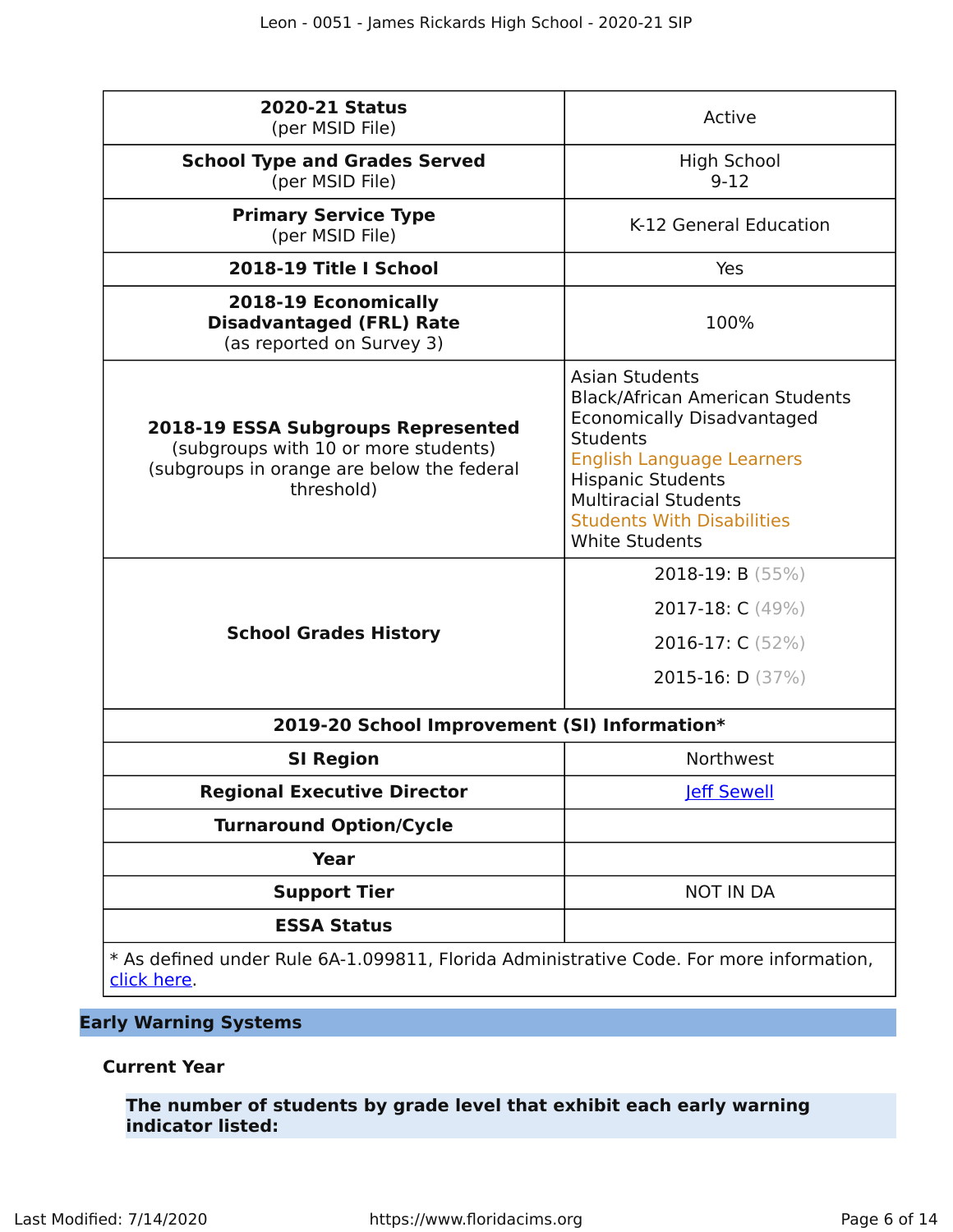| <b>Indicator</b>                             |              |          |          |          |           |                |          |                |          | <b>Grade Level</b>      |           |                 |                | <b>Total</b> |
|----------------------------------------------|--------------|----------|----------|----------|-----------|----------------|----------|----------------|----------|-------------------------|-----------|-----------------|----------------|--------------|
|                                              |              |          |          |          |           |                |          |                |          | K 1 2 3 4 5 6 7 8 9     | <b>10</b> | -11             | -12            |              |
| Number of students enrolled                  | <sup>n</sup> | $\Omega$ | $\Omega$ | $\Omega$ | $\Omega$  | $\Omega$       | $\Omega$ | $0\quad 0$     |          |                         |           | 484 421 334 316 |                | 1555         |
| Attendance below 90 percent                  | $\Omega$     | 000      |          |          |           | 0 O            | $\Omega$ |                |          | 0 0 165 149             |           | -109            | -11            | 434          |
| One or more suspensions                      | 0            | $\Omega$ | $\Omega$ | $\Omega$ | $\Omega$  | $\Omega$       | $\Omega$ | 0 <sub>0</sub> |          | 68                      | 51        | 27              | 4              | 150          |
| Course failure in ELA                        | $\Omega$     | $\Omega$ | $\Omega$ | $\Omega$ | $\bullet$ | $\bullet$      | $\Omega$ | 0 <sub>0</sub> |          | <b>16</b>               | 47        | 28              | $\overline{4}$ | 95           |
| Course failure in Math                       | 0            | $\Omega$ | $\Omega$ | $\Omega$ | $\Omega$  | $\overline{0}$ | $\Omega$ | $0\quad 0$     |          | 16                      | 47        | 28              | 4              | 95           |
| Level 1 on 2019 statewide ELA<br>assessment  | $\Omega$     |          |          |          |           |                |          |                |          | 0 0 0 0 0 0 0 0 183 148 |           | 99              | 6              | 436          |
| Level 1 on 2019 statewide Math<br>assessment | 0            | $\Omega$ | $\Omega$ | $\Omega$ | $\Omega$  | $\Omega$       | $\Omega$ | $\Omega$       | $\Omega$ | - 0                     | $\Omega$  | $\Omega$        | $\Omega$       |              |

### **The number of students with two or more early warning indicators:**

| Indicator                                                               |  |  |  |  |  | <b>Grade Level</b> |                              |  |              |
|-------------------------------------------------------------------------|--|--|--|--|--|--------------------|------------------------------|--|--------------|
|                                                                         |  |  |  |  |  |                    | K 1 2 3 4 5 6 7 8 9 10 11 12 |  | <b>Total</b> |
| Students with two or more indicators 0 0 0 0 0 0 0 0 0 125 102 60 8 295 |  |  |  |  |  |                    |                              |  |              |

#### **The number of students identified as retainees:**

| <b>Indicator</b>                                                   | <b>Grade Level</b> |  |  |  |  |  |  |  |  |  |  |                              |  |                                |  |
|--------------------------------------------------------------------|--------------------|--|--|--|--|--|--|--|--|--|--|------------------------------|--|--------------------------------|--|
|                                                                    |                    |  |  |  |  |  |  |  |  |  |  | K 1 2 3 4 5 6 7 8 9 10 11 12 |  | <b>Total</b>                   |  |
| <b>Retained Students: Current Year</b>                             |                    |  |  |  |  |  |  |  |  |  |  |                              |  | 0 0 0 0 0 0 0 0 0 17 12 3 1 33 |  |
| Students retained two or more times 0 0 0 0 0 0 0 0 0 18 23 9 2 52 |                    |  |  |  |  |  |  |  |  |  |  |                              |  |                                |  |

#### **Date this data was collected or last updated**

Tuesday 7/14/2020

## **Prior Year - As Reported**

#### **The number of students by grade level that exhibit each early warning indicator:**

| <b>Indicator</b>                | <b>Grade Level</b> |          |                                 |  |          |            |   |   |                |                           |              |                         |                |                          |  |
|---------------------------------|--------------------|----------|---------------------------------|--|----------|------------|---|---|----------------|---------------------------|--------------|-------------------------|----------------|--------------------------|--|
|                                 |                    |          |                                 |  |          |            |   |   |                | K 1 2 3 4 5 6 7 8 9 10    |              | $11$ 12                 |                | <b>Total</b>             |  |
| Number of students enrolled     |                    |          | $0\quad 0\quad 0\quad 0$        |  | $\Omega$ | $0\quad 0$ |   |   |                |                           |              |                         |                | 0 0 493 431 372 288 1584 |  |
| Attendance below 90 percent     |                    |          |                                 |  |          |            |   |   |                | 0 0 0 0 0 0 0 0 0 131 111 |              | -99                     | $-75$          | 416                      |  |
| One or more suspensions         |                    |          | $0\quad 0\quad 0\quad 0\quad 0$ |  |          |            |   |   |                | $000000$                  | $\mathbf{1}$ | $\overline{\mathbf{3}}$ | $\overline{0}$ | 4                        |  |
| Course failure in ELA or Math   |                    |          | $0\,0\,0\,0\,0$                 |  |          |            |   |   |                | 0 0 0 0 26                | 47           |                         | 39 24          | 136                      |  |
| Level 1 on statewide assessment | $\overline{0}$     | $\Omega$ | $0\quad 0$                      |  |          |            | 0 | 0 | $\overline{0}$ | 200                       | 159          |                         | 99             |                          |  |

### **The number of students with two or more early warning indicators:**

| <b>Indicator</b>                                                         |  |  |  |  | <b>Grade Level</b> |  |                              |  |              |
|--------------------------------------------------------------------------|--|--|--|--|--------------------|--|------------------------------|--|--------------|
|                                                                          |  |  |  |  |                    |  | K 1 2 3 4 5 6 7 8 9 10 11 12 |  | <b>Total</b> |
| Students with two or more indicators 0 0 0 0 0 0 0 0 0 0 79 71 59 43 252 |  |  |  |  |                    |  |                              |  |              |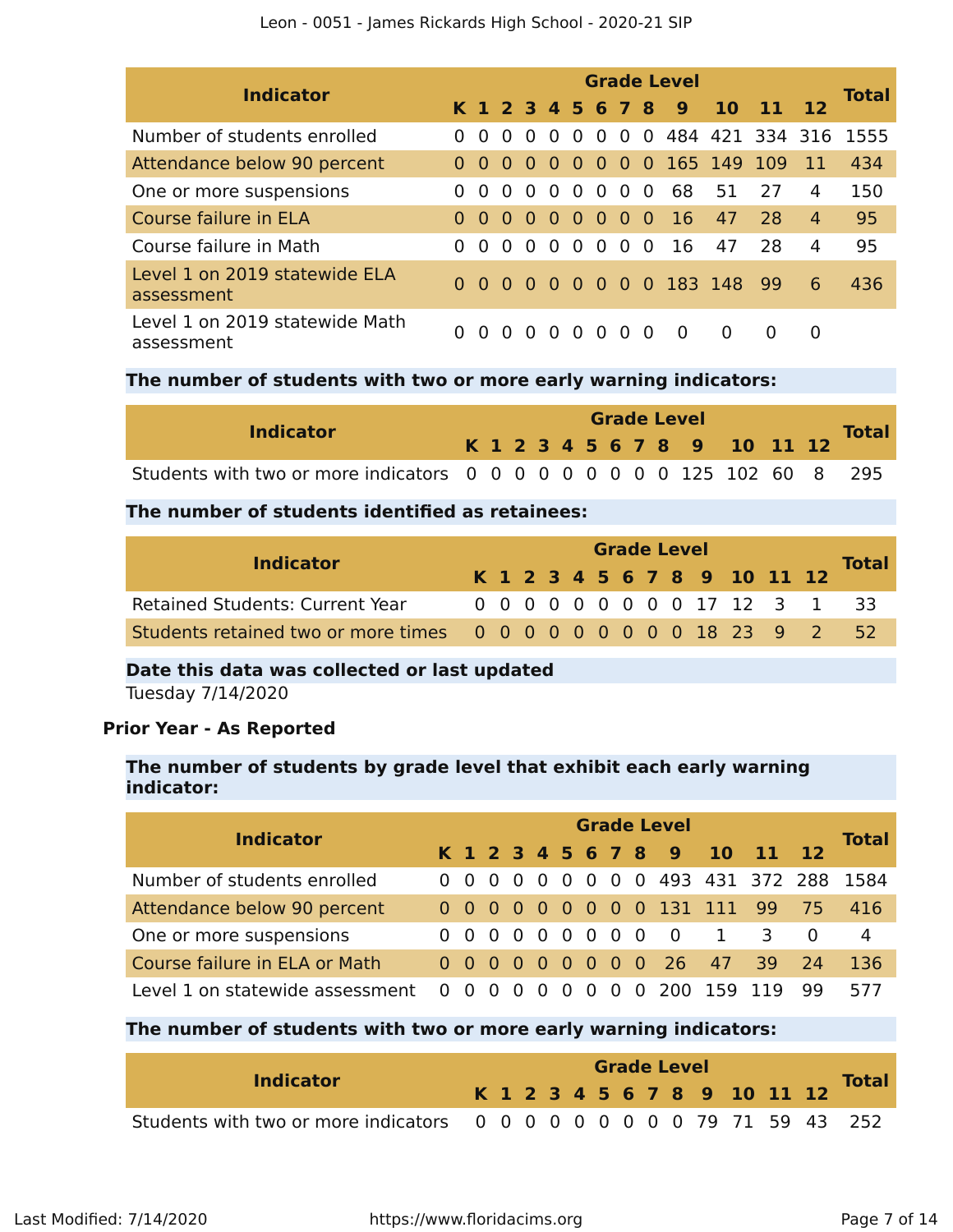#### **The number of students identified as retainees:**

| <b>Indicator</b>                |  |  |  | <b>Grade Level</b> |  |  |                              |              |
|---------------------------------|--|--|--|--------------------|--|--|------------------------------|--------------|
|                                 |  |  |  |                    |  |  | K 1 2 3 4 5 6 7 8 9 10 11 12 | <b>Total</b> |
| Retained Students: Current Year |  |  |  |                    |  |  | 0 0 0 0 0 0 0 0 0 0 0 0 0    |              |
|                                 |  |  |  |                    |  |  |                              |              |

#### **Prior Year - Updated**

**The number of students by grade level that exhibit each early warning indicator:**

| <b>Indicator</b>                | <b>Grade Level</b> |          |                          |  |           |              |          |          |          |                     |           |               |                     |              |  |
|---------------------------------|--------------------|----------|--------------------------|--|-----------|--------------|----------|----------|----------|---------------------|-----------|---------------|---------------------|--------------|--|
|                                 |                    |          |                          |  |           |              |          |          |          | K 1 2 3 4 5 6 7 8 9 | <b>10</b> | $11 \quad 12$ |                     | <b>Total</b> |  |
| Number of students enrolled     |                    |          | $0\quad 0\quad 0\quad 0$ |  | $0\,0\,0$ |              |          |          |          |                     |           |               | 0 0 493 431 372 288 | 1584         |  |
| Attendance below 90 percent     |                    |          | $0\quad 0\quad 0\quad 0$ |  |           |              |          |          |          | 0 0 0 0 0 131 111   |           | -99           | $-75$               | 416          |  |
| One or more suspensions         |                    |          | $0\quad 0\quad 0\quad 0$ |  | $00000$   |              |          |          |          | $\Omega$            |           | 3             | $\Omega$            | 4            |  |
| Course failure in ELA or Math   |                    |          | 0 0 0 0 0 0 0 0 0        |  |           |              |          |          |          | - 26 -              | 47        | -39.          | 74                  | 136          |  |
| Level 1 on statewide assessment | 0                  | $\Omega$ |                          |  |           | $\mathbf{U}$ | $\Omega$ | $\Omega$ | $\Omega$ | 200                 | 159       |               | qq                  | 577          |  |

#### **The number of students with two or more early warning indicators:**

| <b>Indicator</b>                                                         |  |  |  | <b>Grade Level</b> |  |  |                              |              |
|--------------------------------------------------------------------------|--|--|--|--------------------|--|--|------------------------------|--------------|
|                                                                          |  |  |  |                    |  |  | K 1 2 3 4 5 6 7 8 9 10 11 12 | <b>Total</b> |
| Students with two or more indicators 0 0 0 0 0 0 0 0 0 0 79 71 59 43 252 |  |  |  |                    |  |  |                              |              |

#### **The number of students identified as retainees:**

|                                        | <b>Grade Level</b> |  |  |  |  |  |  |  |  |  |                              |              |
|----------------------------------------|--------------------|--|--|--|--|--|--|--|--|--|------------------------------|--------------|
| <b>Indicator</b>                       |                    |  |  |  |  |  |  |  |  |  | K 1 2 3 4 5 6 7 8 9 10 11 12 | <b>Total</b> |
| <b>Retained Students: Current Year</b> |                    |  |  |  |  |  |  |  |  |  | 0 0 0 0 0 0 0 0 0 0 0 0 0    |              |
|                                        |                    |  |  |  |  |  |  |  |  |  |                              |              |

# **Part II: Needs Assessment/Analysis**

#### <span id="page-7-0"></span>**School Data**

Please note that the district and state averages shown here represent the averages for similar school types (elementary, middle, high school, or combination schools).

| <b>School Grade Component</b>     |               | 2019            |              |               | 2018            |              |
|-----------------------------------|---------------|-----------------|--------------|---------------|-----------------|--------------|
|                                   | <b>School</b> | <b>District</b> | <b>State</b> | <b>School</b> | <b>District</b> | <b>State</b> |
| <b>ELA Achievement</b>            | 40%           | 57%             | 56%          | 39%           | 57%             | 56%          |
| <b>ELA Learning Gains</b>         | 45%           | 52%             | 51%          | 43%           | 52%             | 53%          |
| <b>ELA Lowest 25th Percentile</b> | 34%           | 40%             | 42%          | 34%           | 37%             | 44%          |
| Math Achievement                  | 45%           | 56%             | 51%          | 39%           | 52%             | 51%          |
| <b>Math Learning Gains</b>        | 44%           | 47%             | 48%          | 39%           | 42%             | 48%          |
| Math Lowest 25th Percentile       | 46%           | 47%             | 45%          | 37%           | 42%             | 45%          |
| Science Achievement               | 76%           | 67%             | 68%          | 59%           | 64%             | 67%          |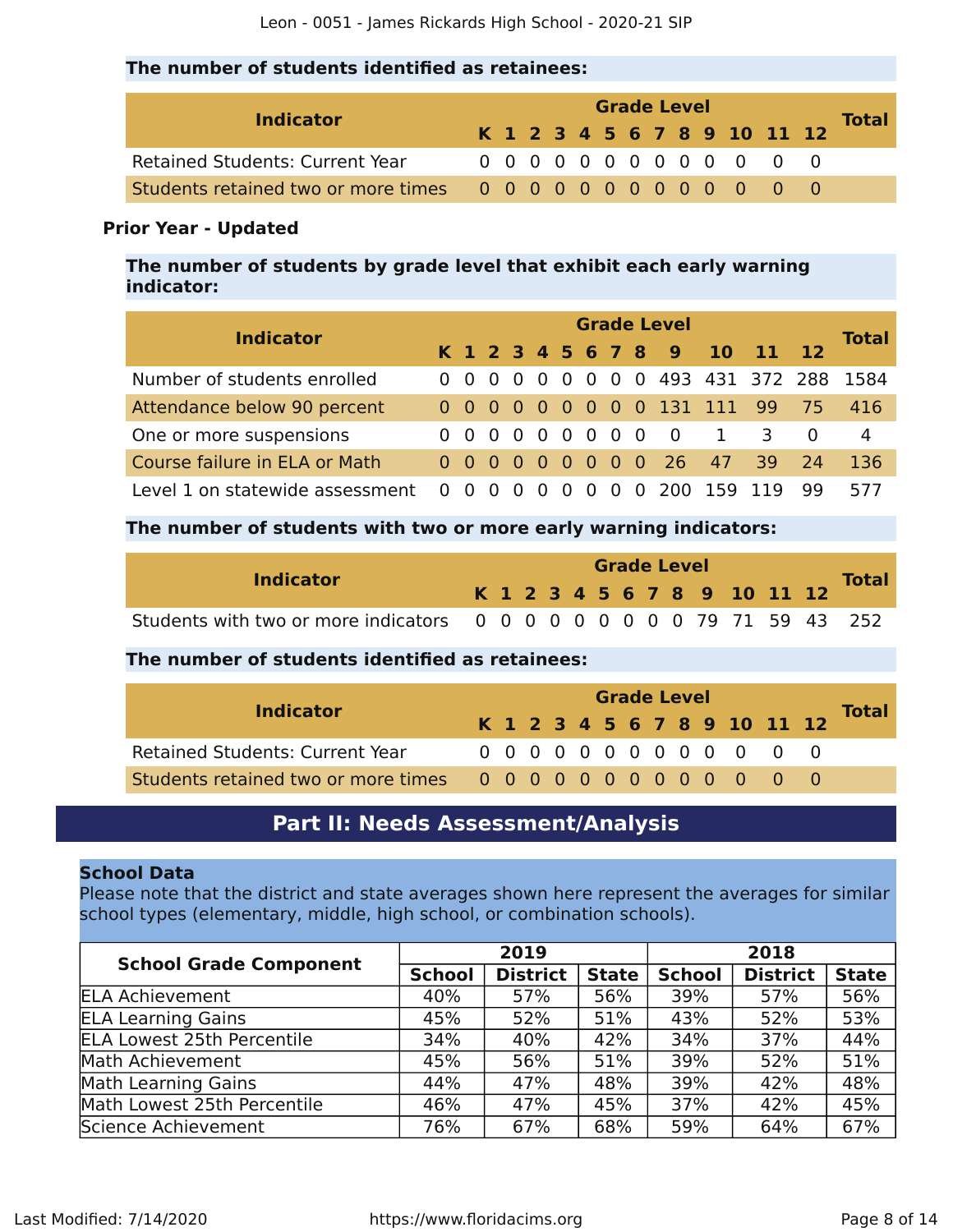| <b>School Grade Component</b> |               | 2019 |     | 2018 |                                              |     |  |
|-------------------------------|---------------|------|-----|------|----------------------------------------------|-----|--|
|                               | <b>School</b> |      |     |      | District   State   School   District   State |     |  |
| Social Studies Achievement    | 80%           | 82%  | 73% | 68%  | 77%                                          | 71% |  |

| <b>EWS Indicators as Input Earlier in the Survey</b> |                                          |              |  |  |  |  |  |  |  |  |  |  |
|------------------------------------------------------|------------------------------------------|--------------|--|--|--|--|--|--|--|--|--|--|
| <b>Indicator</b>                                     | <b>Grade Level (prior year reported)</b> | <b>Total</b> |  |  |  |  |  |  |  |  |  |  |
|                                                      |                                          |              |  |  |  |  |  |  |  |  |  |  |
|                                                      |                                          |              |  |  |  |  |  |  |  |  |  |  |

### **Grade Level Data**

**NOTE: This data is raw data and includes ALL students who tested at the school. This is not school grade data.**

|                          |      |               | <b>ELA</b>      |                                                 |              |                                              |
|--------------------------|------|---------------|-----------------|-------------------------------------------------|--------------|----------------------------------------------|
| Grade                    | Year | <b>School</b> | <b>District</b> | School-<br><b>District</b><br><b>Comparison</b> | <b>State</b> | School-<br><b>State</b><br><b>Comparison</b> |
| 09                       | 2019 | 42%           | 58%             | $-16%$                                          | 55%          | $-13%$                                       |
| 2018                     |      | 39%           | 60%             | $-21%$                                          | 53%          | $-14%$                                       |
| Same Grade Comparison    |      | 3%            |                 |                                                 |              |                                              |
| <b>Cohort Comparison</b> |      |               |                 |                                                 |              |                                              |
| 10                       | 2019 | 38%           | 57%             | $-19%$                                          | 53%          | $-15%$                                       |
|                          | 2018 | 38%           | 58%             | $-20%$                                          | 53%          | $-15%$                                       |
| Same Grade Comparison    |      | $0\%$         |                 |                                                 |              |                                              |
| <b>Cohort Comparison</b> |      | $-1%$         |                 |                                                 |              |                                              |

|              |      |               |                 | <b>MATH</b>                                     |              |                                              |
|--------------|------|---------------|-----------------|-------------------------------------------------|--------------|----------------------------------------------|
| <b>Grade</b> | Year | <b>School</b> | <b>District</b> | School-<br><b>District</b><br><b>Comparison</b> | <b>State</b> | School-<br><b>State</b><br><b>Comparison</b> |

|              | <b>SCIENCE</b> |               |                 |                                                 |              |                                              |  |  |  |  |  |
|--------------|----------------|---------------|-----------------|-------------------------------------------------|--------------|----------------------------------------------|--|--|--|--|--|
| <b>Grade</b> | Year           | <b>School</b> | <b>District</b> | School-<br><b>District</b><br><b>Comparison</b> | <b>State</b> | School-<br><b>State</b><br><b>Comparison</b> |  |  |  |  |  |

|      | <b>BIOLOGY EOC</b> |                 |                                                  |              |                                               |  |  |  |  |  |  |  |
|------|--------------------|-----------------|--------------------------------------------------|--------------|-----------------------------------------------|--|--|--|--|--|--|--|
| Year | <b>School</b>      | <b>District</b> | <b>School</b><br><b>Minus</b><br><b>District</b> | <b>State</b> | <b>School</b><br><b>Minus</b><br><b>State</b> |  |  |  |  |  |  |  |
| 2019 | 92%                | 70%             | 22%                                              | 67%          | 25%                                           |  |  |  |  |  |  |  |
| 2018 | 66%                | 69%             | $-3%$                                            | 65%          | 1%                                            |  |  |  |  |  |  |  |
|      | Compare            | 26%             |                                                  |              |                                               |  |  |  |  |  |  |  |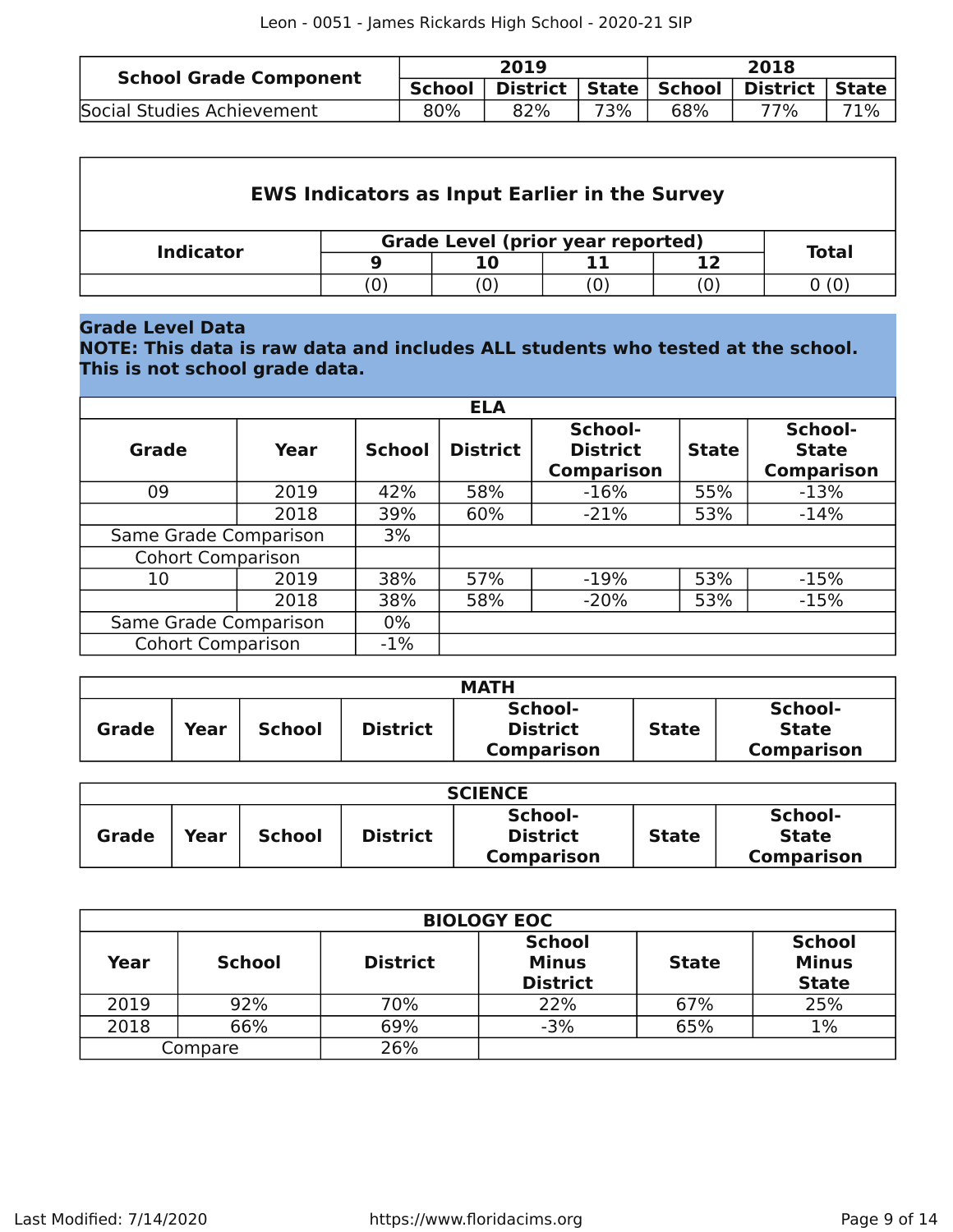|                    |               |                 | <b>CIVICS EOC</b>                                |              |                                               |  |  |  |  |  |  |
|--------------------|---------------|-----------------|--------------------------------------------------|--------------|-----------------------------------------------|--|--|--|--|--|--|
| Year               | <b>School</b> | <b>District</b> | <b>School</b><br><b>Minus</b><br><b>District</b> | <b>State</b> | <b>School</b><br><b>Minus</b><br><b>State</b> |  |  |  |  |  |  |
| 2019               |               |                 |                                                  |              |                                               |  |  |  |  |  |  |
| 2018               |               |                 |                                                  |              |                                               |  |  |  |  |  |  |
| <b>HISTORY EOC</b> |               |                 |                                                  |              |                                               |  |  |  |  |  |  |
| Year               | <b>School</b> | <b>District</b> | <b>School</b><br><b>Minus</b><br><b>District</b> | <b>State</b> | <b>School</b><br><b>Minus</b><br><b>State</b> |  |  |  |  |  |  |
| 2019               | 93%           | 81%             | 12%                                              | 70%          | 23%                                           |  |  |  |  |  |  |
| 2018               | 100%          | 79%             | 21%                                              | 68%          | 32%                                           |  |  |  |  |  |  |
| $-7%$<br>Compare   |               |                 |                                                  |              |                                               |  |  |  |  |  |  |
|                    |               |                 | <b>ALGEBRA EOC</b>                               |              |                                               |  |  |  |  |  |  |
| Year               | <b>School</b> | <b>District</b> | <b>School</b><br><b>Minus</b><br><b>District</b> | <b>State</b> | <b>School</b><br><b>Minus</b><br><b>State</b> |  |  |  |  |  |  |
| 2019               | 51%           | 69%             | $-18%$                                           | 61%          | $-10%$                                        |  |  |  |  |  |  |
| 2018               | 47%           | 71%             | $-24%$                                           | 62%          | $-15%$                                        |  |  |  |  |  |  |
|                    | Compare       | 4%              |                                                  |              |                                               |  |  |  |  |  |  |
|                    |               |                 | <b>GEOMETRY EOC</b>                              |              |                                               |  |  |  |  |  |  |
| Year               | <b>School</b> | <b>District</b> | <b>School</b><br><b>Minus</b><br><b>District</b> | <b>State</b> | <b>School</b><br><b>Minus</b><br><b>State</b> |  |  |  |  |  |  |
| 2019               | 40%           | 67%             | $-27%$                                           | 57%          | $-17%$                                        |  |  |  |  |  |  |
| 2018               | 32%           | 60%             | $-28%$                                           | 56%          | $-24%$                                        |  |  |  |  |  |  |
|                    | Compare       | 8%              |                                                  |              |                                               |  |  |  |  |  |  |

# **Subgroup Data**

|                  |                    |                  |                          | <b>2019 SCHOOL GRADE COMPONENTS BY SUBGROUPS</b> |                   |                           |             |            |                     |              |                                   |
|------------------|--------------------|------------------|--------------------------|--------------------------------------------------|-------------------|---------------------------|-------------|------------|---------------------|--------------|-----------------------------------|
| <b>Subgroups</b> | <b>ELA</b><br>Ach. | <b>ELA</b><br>LG | <b>ELA</b><br>LG<br>L25% | <b>Math</b><br>Ach.                              | <b>Math</b><br>LG | <b>Math</b><br>LG<br>L25% | Sci<br>Ach. | SS<br>Ach. | <b>MS</b><br>Accel. | Grad<br>Rate | C & C<br>Accel<br>2016-17 2016-17 |
| <b>SWD</b>       | 18                 | 25               | 16                       | 30                                               | 46                |                           |             |            |                     | 88           | 14                                |
| ELL              | 13                 | 20               | 10                       |                                                  |                   |                           |             |            |                     |              |                                   |
| <b>ASN</b>       | 89                 | 64               |                          |                                                  |                   |                           |             |            |                     | 94           | 94                                |
| <b>BLK</b>       | 32                 | 42               | 35                       | 41                                               | 40                | 44                        | 72          | 78         |                     | 93           | 36                                |
| <b>HSP</b>       | 38                 | 35               | 18                       | 64                                               | 52                |                           |             |            |                     | 90           | 44                                |
| <b>MUL</b>       | 57                 | 48               |                          | 71                                               |                   |                           |             |            |                     |              |                                   |
| <b>WHT</b>       | 70                 | 61               |                          | 67                                               | 57                |                           | 91          | 80         |                     | 95           | 78                                |
| <b>FRL</b>       | 29                 | 41               | 34                       | 41                                               | 43                | 43                        | 70          | 78         |                     | 91           | 23                                |

|            | <b>2018 SCHOOL GRADE COMPONENTS BY SUBGROUPS</b> |                  |                          |                     |                   |                           |             |            |                     |              |                                               |  |  |  |
|------------|--------------------------------------------------|------------------|--------------------------|---------------------|-------------------|---------------------------|-------------|------------|---------------------|--------------|-----------------------------------------------|--|--|--|
| Subgroups  | <b>ELA</b><br>Ach.                               | <b>ELA</b><br>LG | <b>ELA</b><br>LG<br>.25% | <b>Math</b><br>Ach. | <b>Math</b><br>LG | <b>Math</b><br>LG<br>L25% | Sci<br>Ach. | SS<br>Ach. | <b>MS</b><br>Accel. | Grad<br>Rate | C & C<br><b>Accel</b><br>$2015 - 162015 - 16$ |  |  |  |
| <b>SWD</b> | 16                                               | 33               | 27                       | 23                  |                   |                           | 18          |            |                     | 73           | 14                                            |  |  |  |
| <b>ASN</b> | 96                                               | 66               |                          |                     |                   |                           |             |            |                     | 100          | 100                                           |  |  |  |
| <b>BLK</b> | 32                                               | 41               | 37                       | 37                  | 38                | 34                        | 57          | 65         |                     | 89           | 35                                            |  |  |  |
| <b>HSP</b> | 52                                               | 37               |                          | 55                  | 40                |                           |             |            |                     | 100          | 50                                            |  |  |  |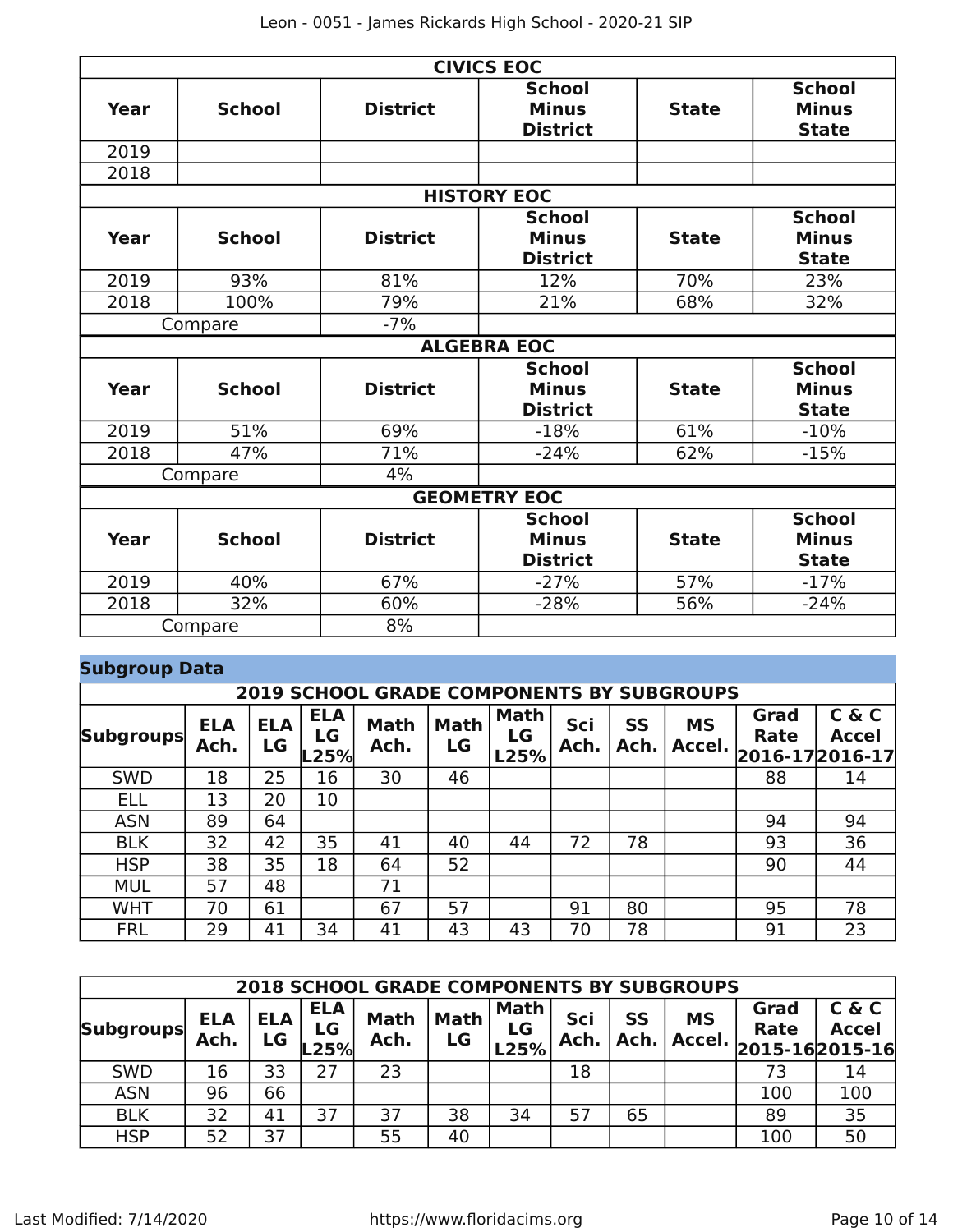|                  | <b>2018 SCHOOL GRADE COMPONENTS BY SUBGROUPS</b> |                  |                          |                     |                   |                    |             |            |                     |                                       |                       |  |  |
|------------------|--------------------------------------------------|------------------|--------------------------|---------------------|-------------------|--------------------|-------------|------------|---------------------|---------------------------------------|-----------------------|--|--|
| <b>Subgroups</b> | <b>ELA</b><br>Ach.                               | <b>ELA</b><br>LG | <b>ELA</b><br>LG<br>L25% | <b>Math</b><br>Ach. | <b>Math</b><br>LG | Math<br>LG<br>L25% | Sci<br>Ach. | SS<br>Ach. | <b>MS</b><br>Accel. | Grad<br><b>Rate</b><br>2015-162015-16 | C & C<br><b>Accel</b> |  |  |
| <b>MUL</b>       | 38                                               | 36               |                          |                     |                   |                    |             |            |                     |                                       |                       |  |  |
| WHT              | 51                                               | 46               |                          | 57                  | 53                |                    | 82          |            |                     | 96                                    | 80                    |  |  |
| <b>FRL</b>       | 26                                               | 36               | 33                       | 35                  | 43                | 33                 | 52          | 60         |                     | 87                                    | 32                    |  |  |

## **ESSA Data**

This data has been updated for the 2018-19 school year as of 7/16/2019.

| <b>ESSA Federal Index</b>                                                       |                 |  |  |
|---------------------------------------------------------------------------------|-----------------|--|--|
| ESSA Category (TS&I or CS&I)                                                    | <b>TS&amp;I</b> |  |  |
| <b>OVERALL Federal Index - All Students</b>                                     |                 |  |  |
| <b>OVERALL Federal Index Below 41% All Students</b>                             |                 |  |  |
| Total Number of Subgroups Missing the Target                                    |                 |  |  |
| Progress of English Language Learners in Achieving English Language Proficiency |                 |  |  |
| Total Points Earned for the Federal Index                                       |                 |  |  |
| Total Components for the Federal Index                                          | 11              |  |  |
| <b>Percent Tested</b>                                                           | 98%             |  |  |

# **Subgroup Data**

| <b>Students With Disabilities</b>                                         |    |  |  |
|---------------------------------------------------------------------------|----|--|--|
| Federal Index - Students With Disabilities                                | 34 |  |  |
| Students With Disabilities Subgroup Below 41% in the Current Year?        |    |  |  |
| Number of Consecutive Years Students With Disabilities Subgroup Below 32% |    |  |  |
| <b>English Language Learners</b>                                          |    |  |  |
| Federal Index - English Language Learners                                 | 31 |  |  |
| English Language Learners Subgroup Below 41% in the Current Year?         |    |  |  |
| Number of Consecutive Years English Language Learners Subgroup Below 32%  |    |  |  |
| <b>Asian Students</b>                                                     |    |  |  |
| Federal Index - Asian Students                                            |    |  |  |
| Asian Students Subgroup Below 41% in the Current Year?                    |    |  |  |
| Number of Consecutive Years Asian Students Subgroup Below 32%             |    |  |  |
| <b>Black/African American Students</b>                                    |    |  |  |
| Federal Index - Black/African American Students                           | 51 |  |  |
| Black/African American Students Subgroup Below 41% in the Current Year?   |    |  |  |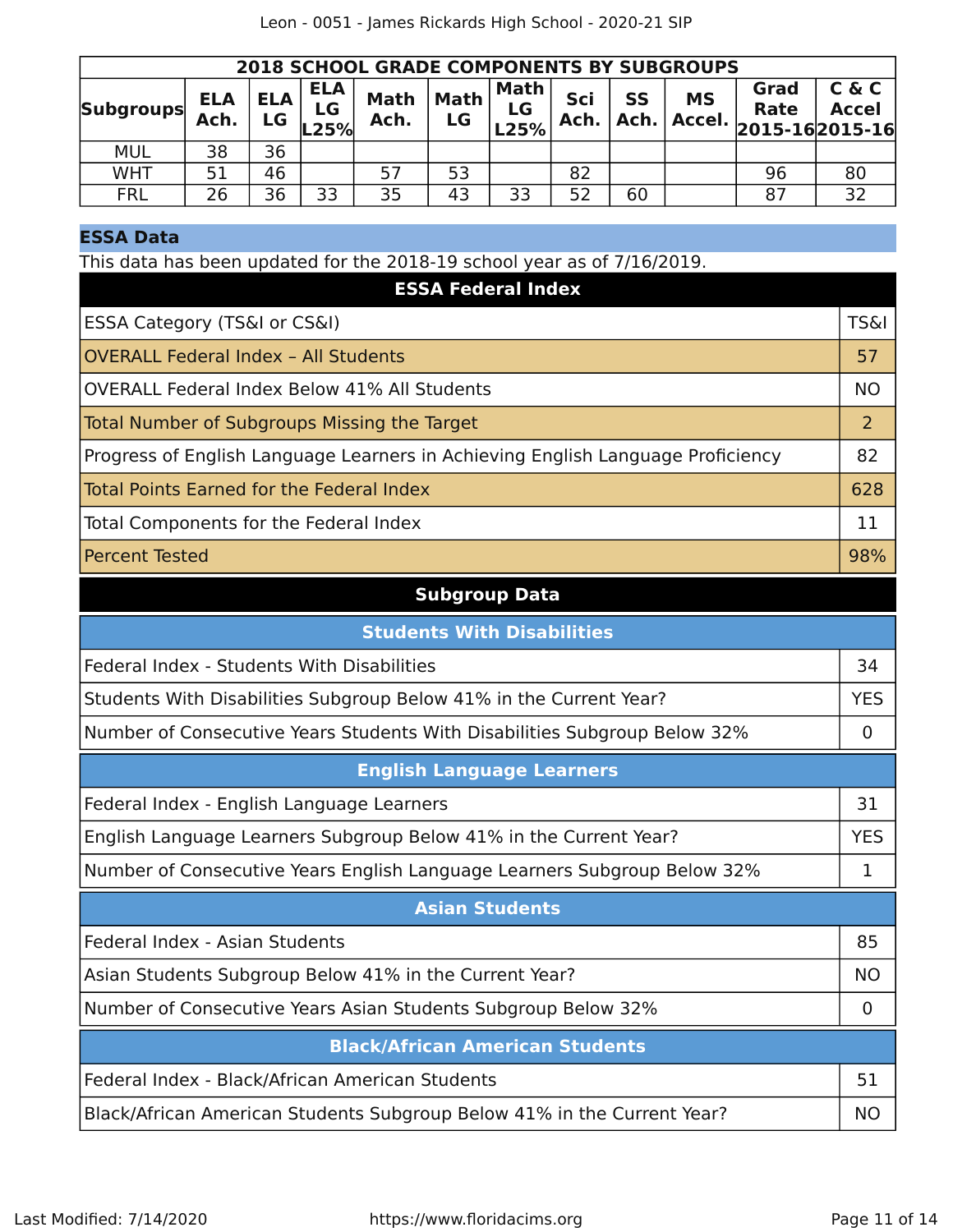| <b>Black/African American Students</b>                                                |             |  |  |
|---------------------------------------------------------------------------------------|-------------|--|--|
| Number of Consecutive Years Black/African American Students Subgroup Below 32%        | $\mathbf 0$ |  |  |
| <b>Hispanic Students</b>                                                              |             |  |  |
| Federal Index - Hispanic Students                                                     | 52          |  |  |
| Hispanic Students Subgroup Below 41% in the Current Year?                             |             |  |  |
| Number of Consecutive Years Hispanic Students Subgroup Below 32%                      | 0           |  |  |
| <b>Multiracial Students</b>                                                           |             |  |  |
| Federal Index - Multiracial Students                                                  | 59          |  |  |
| Multiracial Students Subgroup Below 41% in the Current Year?                          | <b>NO</b>   |  |  |
| Number of Consecutive Years Multiracial Students Subgroup Below 32%                   | $\mathbf 0$ |  |  |
| <b>Native American Students</b>                                                       |             |  |  |
| Federal Index - Native American Students                                              |             |  |  |
| Native American Students Subgroup Below 41% in the Current Year?                      | N/A         |  |  |
| Number of Consecutive Years Native American Students Subgroup Below 32%               | 0           |  |  |
| <b>Pacific Islander Students</b>                                                      |             |  |  |
| Federal Index - Pacific Islander Students                                             |             |  |  |
| Pacific Islander Students Subgroup Below 41% in the Current Year?                     | N/A         |  |  |
| Number of Consecutive Years Pacific Islander Students Subgroup Below 32%              | $\mathbf 0$ |  |  |
| <b>White Students</b>                                                                 |             |  |  |
| Federal Index - White Students                                                        | 75          |  |  |
| White Students Subgroup Below 41% in the Current Year?                                | <b>NO</b>   |  |  |
| Number of Consecutive Years White Students Subgroup Below 32%                         | $\mathbf 0$ |  |  |
| <b>Economically Disadvantaged Students</b>                                            |             |  |  |
| Federal Index - Economically Disadvantaged Students                                   | 52          |  |  |
| Economically Disadvantaged Students Subgroup Below 41% in the Current Year?           | <b>NO</b>   |  |  |
| Number of Consecutive Years Economically Disadvantaged Students Subgroup Below<br>32% |             |  |  |

# **Analysis**

#### **Data Reflection**

Answer the following reflection prompts after examining any/all relevant school data sources (see guide for examples for relevant data sources).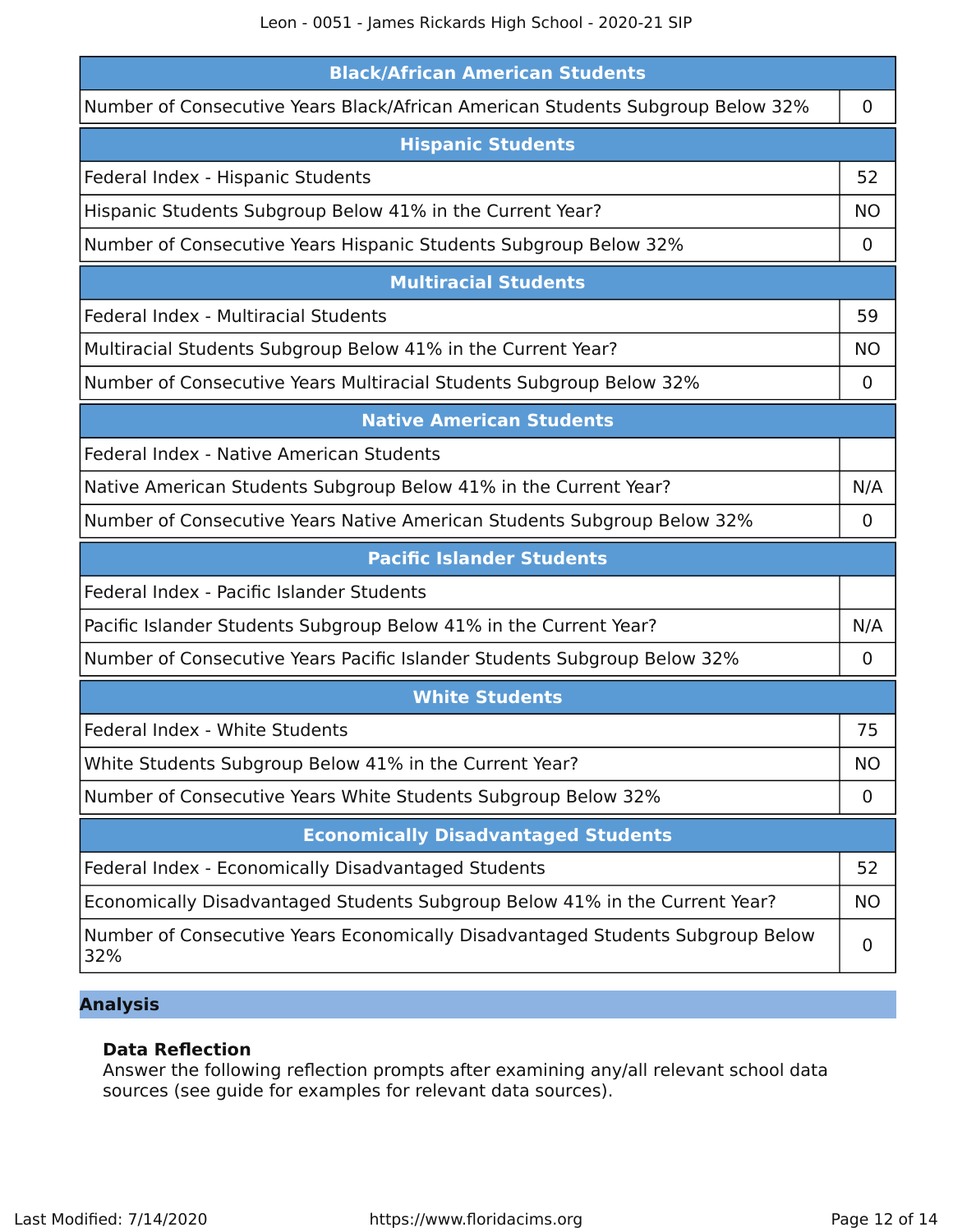#### **Which data component showed the lowest performance? Explain the contributing factor(s) to last year's low performance and discuss any trends**

Ela achievement performed the lowest for assessments in 2018-19. This has become a trend for lower performance when compared to District and State performance.

#### **Which data component showed the greatest decline from the prior year? Explain the factor(s) that contributed to this decline**

History EOC experienced the greatest decline form the previous years' performance 2017-18

#### **Which data component had the greatest gap when compared to the state average? Explain the factor(s) that contributed to this gap and any trends**

The data component that had the biggest gap when compared to the state and district average was Geometry. The gap 2017-18 was 27% between school and district performance and 17% between state and school average performance.

#### **Which data component showed the most improvement? What new actions did your school take in this area?**

Biology EOC had the largest gains from the previous years 2017-18, as it improved 26%.

#### **Reflecting on the EWS data from Part I (D), identify one or two potential areas of concern?**

Two potential areas of concern for James S. Rickards High School are attendance below 90% and low math scores.

#### **Rank your highest priorities (maximum of 5) for schoolwide improvement in the upcoming school year**

- 1. Improve safety and security
- 2. Improve communication with community and parents
- 3. Increase graduation rate
- 4. Increase CTE rate

5. Increase the number of IB students receiving diploma and increase the number of dual enrollment students

# **Part III: Planning for Improvement**

#### <span id="page-12-0"></span>**Areas of Focus:**

No activities were entered for this section.

#### **Additional Schoolwide Improvement Priorities**

After choosing your Area(s) of Focus, explain how you will address the remaining schoolwide improvement priorities.

#### <span id="page-12-1"></span>**By using SAC meetings and SITE leadership meetings to re-evaluate our progress and monitor data sources.**

# **Part IV: Positive Culture & Environment**